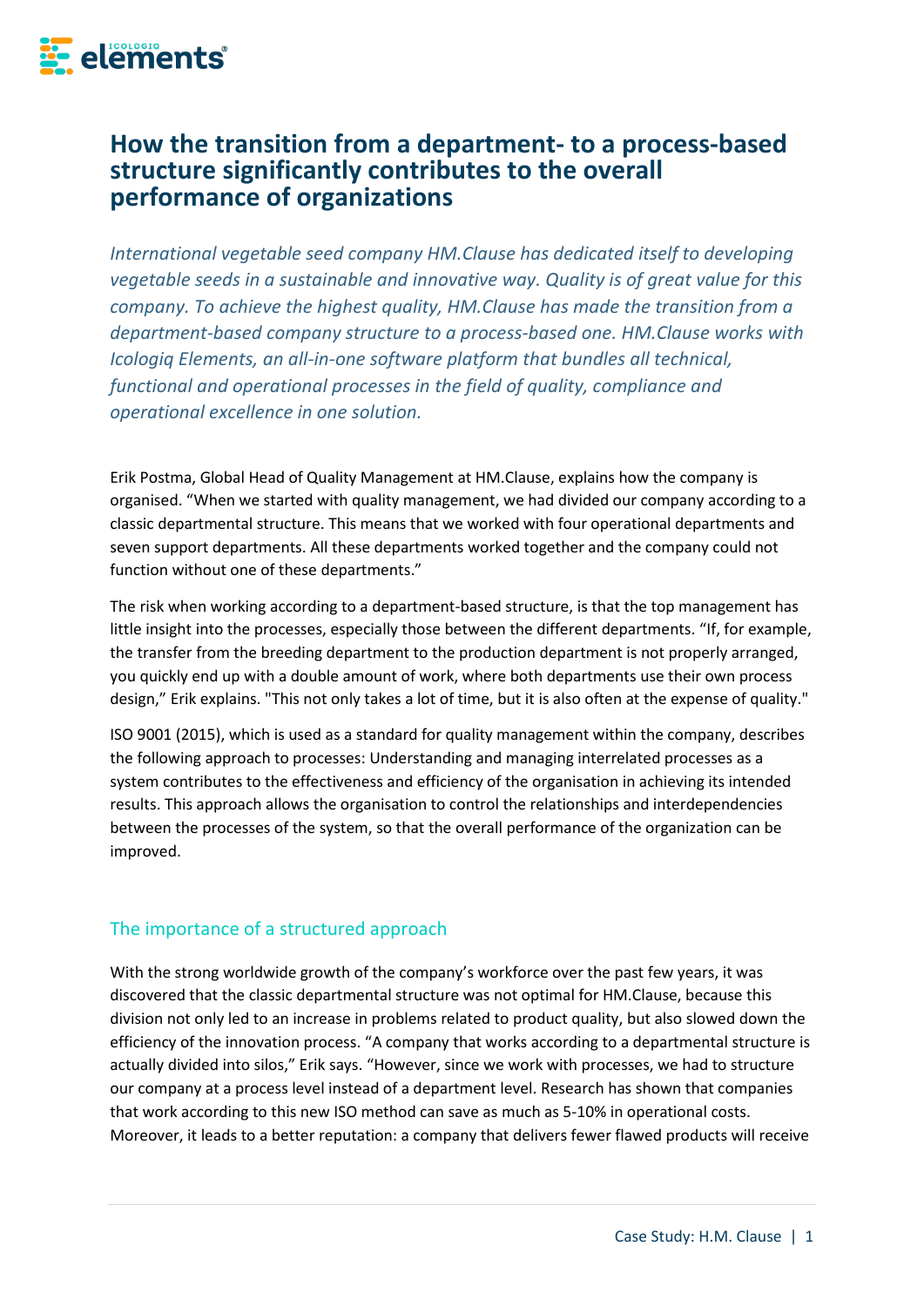

fewer complaints. This in turn leads to lower costs and more satisfied customers, which increases the market share."

In order to optimise this entire process and achieve harmonisation between departments, a clearer division of roles and functions is necessary. This starts with the uniform definition of the various functions and authorities in a process. "The problem is that positions in different countries not only have different titles, but sometimes they also involve different tasks. This leads to a lack of clarity about who is responsible for which task. In addition, the world around us is changing rapidly and functions change with it. Our goal was to standardise this entire system, so that, for example, we can also automatically create job descriptions based on the processes and procedures described in the company. This can replace the classic way of job description that requires constant interaction between human resources and managers. By automating job descriptions, a manager can instantly see who is responsible for which task. When there are disagreements between departments about who should perform a certain task, simply refer to the quality structure validated by the management in the ICOLOGIQ Elements platform, which is translated into a job description. This saves a lot of discussions."

To ensure a smooth transition to a process structure, HM.Clause uses the all-in-one software platform Icologiq Elements. Elements aims to help companies facilitate a process-oriented working method.

# The same language

HM.Clause operates in more than 20 countries around the world, where several languages are spoken. "A well-known problem at a company that operates internationally is that not all employees speak and write English equally well," Erik says. "When the Dutch translate a text into English, sometimes the outcome is completely different from how the same text would be written by an Englishman. This is because words in different languages can mean something completely different. Not only does this create confusion between employees in different countries, but you also risk serious mistakes."

Elements provides the solution in the form of a dictionary, which defines a standardised language in the company, so that every word in every language has the correct and unique meaning. Erik shows how to enter a certain word in the system, where the meaning is then displayed in different languages. "As a result, you know for sure that you understand each other correctly. This is the great advantage of process management: it is the only way to ensure that everyone involved sees the product in the same way – with a targeted standardization of language and skills – so you can work together efficiently all over the world. "